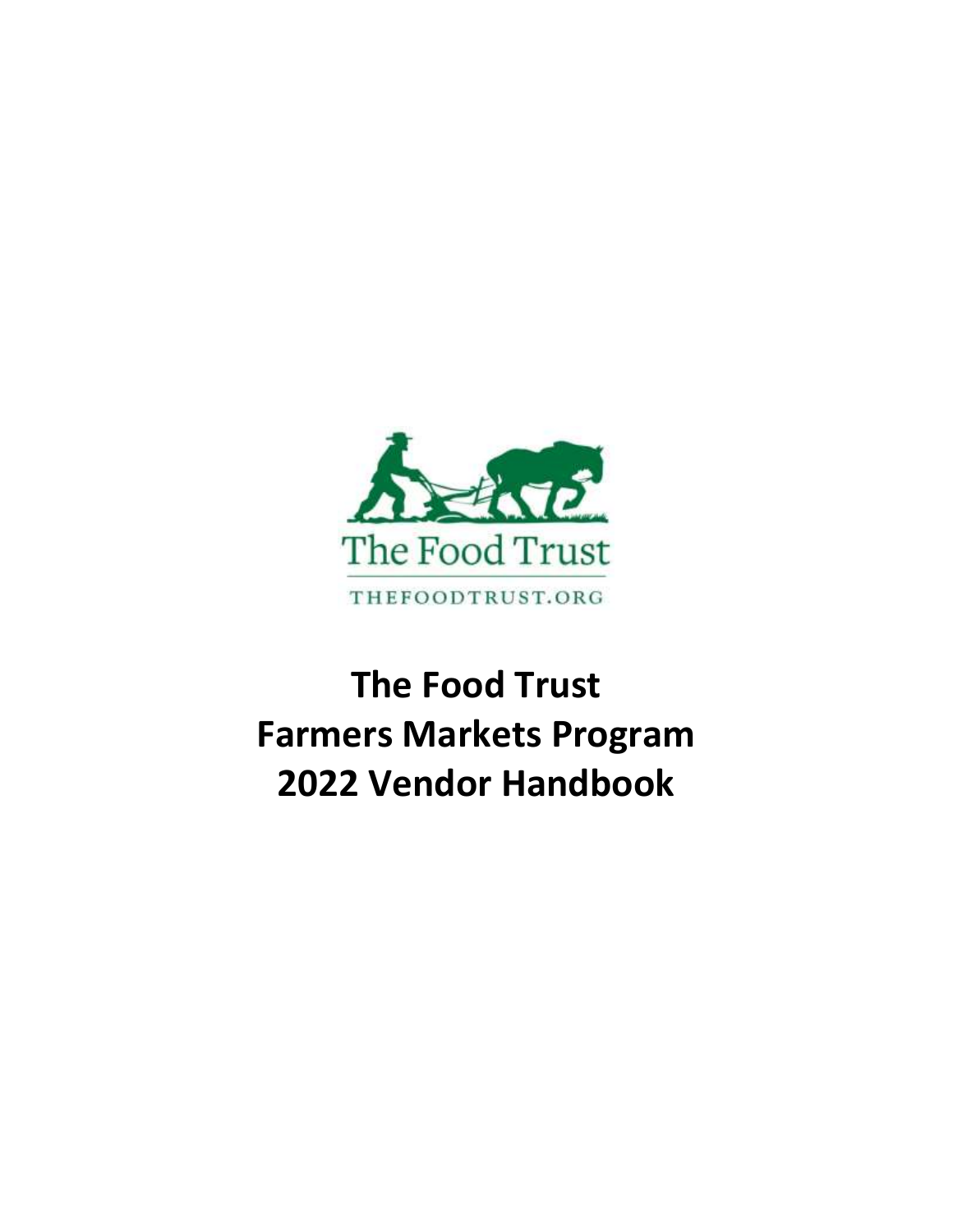# **TABLE OF CONTENTS**

| Ι.   | <b>Introduction</b>                                 | page 3  |
|------|-----------------------------------------------------|---------|
| Н.   | <b>Vendor and Product Guidelines</b>                | page 5  |
| III. | <b>Determining Farmers Market Vendor Placements</b> | page 7  |
| IV.  | <b>Market Registration and Fees</b>                 | page 9  |
| V.   | License, Permit, Insurance and Other Requirements   | page 10 |
| VI.  | <b>Farmers Market Rules</b>                         | page 14 |

# **Appendices**

| <b>Appendix I – Market Currencies</b>        | page 20 |
|----------------------------------------------|---------|
| Appendix II – Fees and Fines for Infractions | page 21 |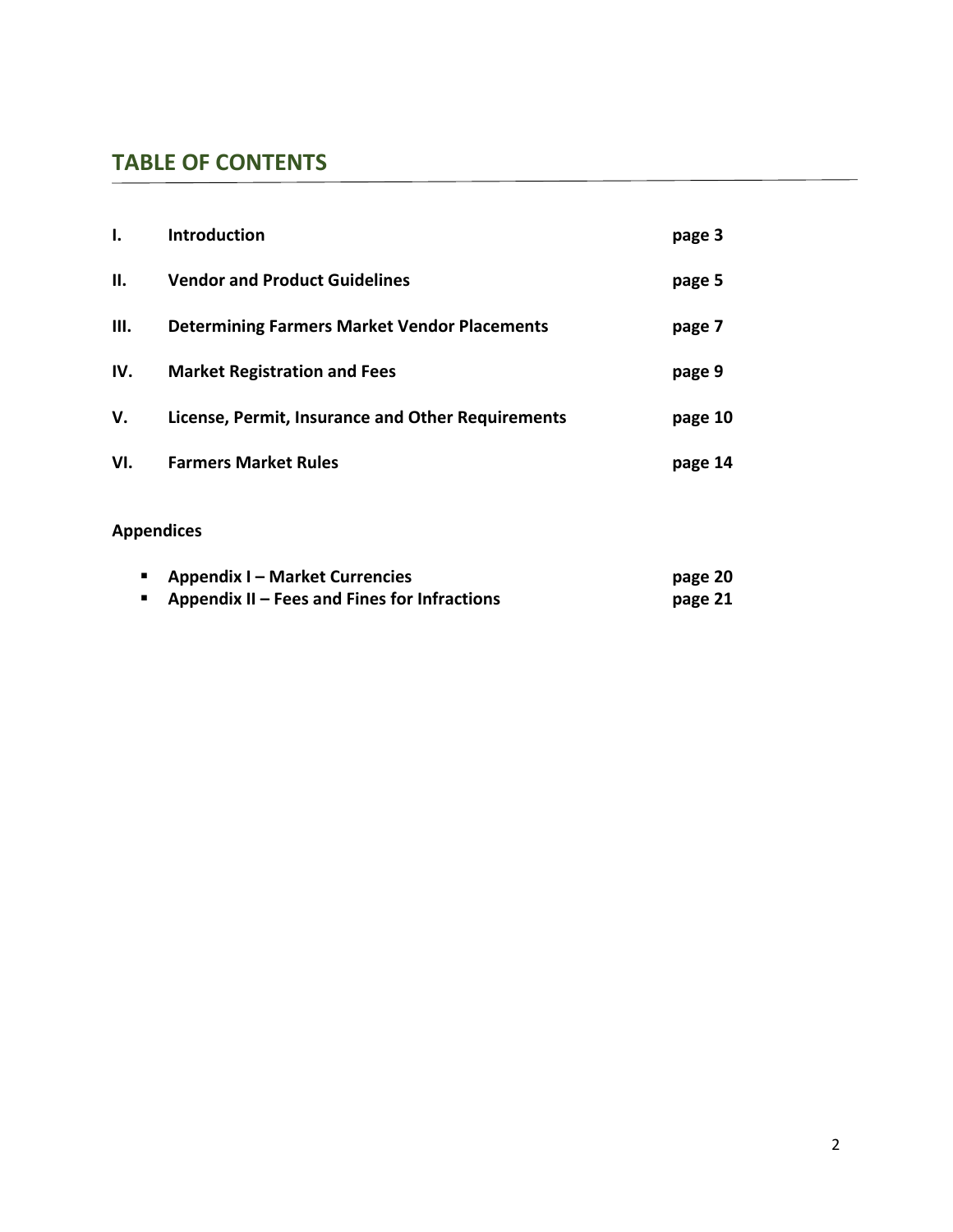# **I. Introduction**

### **About The Food Trust**

Founded in 1992, The Food Trust is a nationally recognized nonprofit dedicated to ensuring that everyone has access to affordable, nutritious food and information to make healthy decisions. Headquartered in Philadelphia, The Food Trust works with neighborhoods, schools, grocers, farmers and policymakers in the city and across the country to develop a comprehensive approach to improved food access that combines nutrition education and greater availability of affordable, healthy food.

### **The Food Trust Farmers Market Program Overview**

The Food Trust's Farmers Market Program operates a network of farmers market locations in the Greater Philadelphia region, including Clark Park Farmers Market, Philly's oldest year-round market, and Headhouse Farmers Market, one of the city's largest outdoor markets. Many of The Food Trust's farmers markets are located in neighborhoods with limited access to fresh produce. All of these farmers markets accept Supplemental Nutrition Assistance Program (SNAP) benefits and Food Bucks to make fruits and vegetables more affordable to everyone.

### **The Food Trust Farmers Market Team and their Roles**

The Farmers Market team includes Farmers Market Managers and office-based Farmers Market staff. The Farmers Market Program staff manages all required permits and ordinances, oversees vendor reimbursement and billing, promotes the market through social media and traditional advertising, seeks grant and sponsorship funding to support market operations, organizes special events, arranges educational activities, and collaborates with community partners. Market Managers are onsite at the Farmers Market each week and are responsible opening and closing the market, operating a wireless point-of-sale machine that accepts the SNAP-EBT, ensuring vendors have posted signs and prices and are following the market rules, talking with customers, and reporting customer and farmer suggestions and questions to The Food Trust.

### **The Food Trust contacts:**

- Farmers Market Program:
	- o Diana Minkus, Farmers Market Associate Director
	- o Meghan Filoromo, Farmers Market Senior Associate
	- o Brielle Underwood, Farmers Market Program Manager
	- o Autumn Lukomski-La Police, Farmers Market Associate
- Organization Contacts:
	- o Mark Edwards, Chief Executive Officer and President
	- o Heidi Gorniok, Director of Nutrition

**Contact Information**

The Food Trust **Email:** farmersmarket@thefoodtrust.org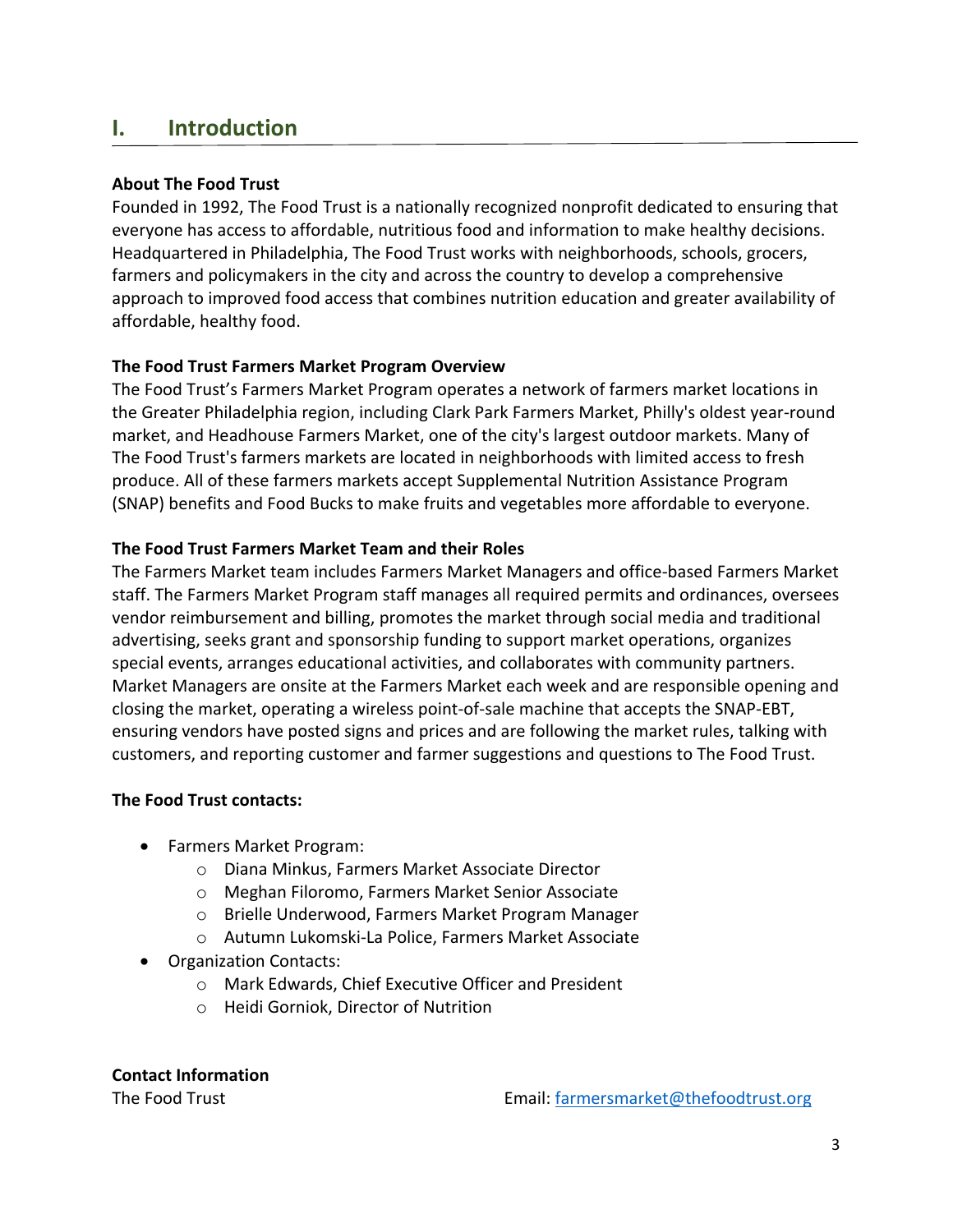1617 John F. Kennedy Blvd., Suite 900 Phone: 215-575-0444 Philadelphia, PA 19103 Fax: 215-575-0466

### **About the Vendor Handbook**

The policies, rules, guidelines and procedures outlined in The Food Trust Farmers Markets Program 2022 Handbook ("Vendor Handbook"), as may be modified or modified from time to time in writing by The Food Trust ("Rules") ensure the success, safety and efficiency of the Farmers Markets. All vendors agree to comply with the Rules when submitting an application to sell. Vendors are also responsible for complying with local, state and federal laws, ordinances and regulations ("Legal Requirements").

### **Failure to comply with the Rules or Legal Requirements could result in penalties as outlined in this Handbook.**

### **Vendor Orientation and Season Kick-Off Meeting**

There will be an orientation conference call for new and returning vendors and their staff on Tuesday, April 19th, 2022, from 11am – 12:30pm EST.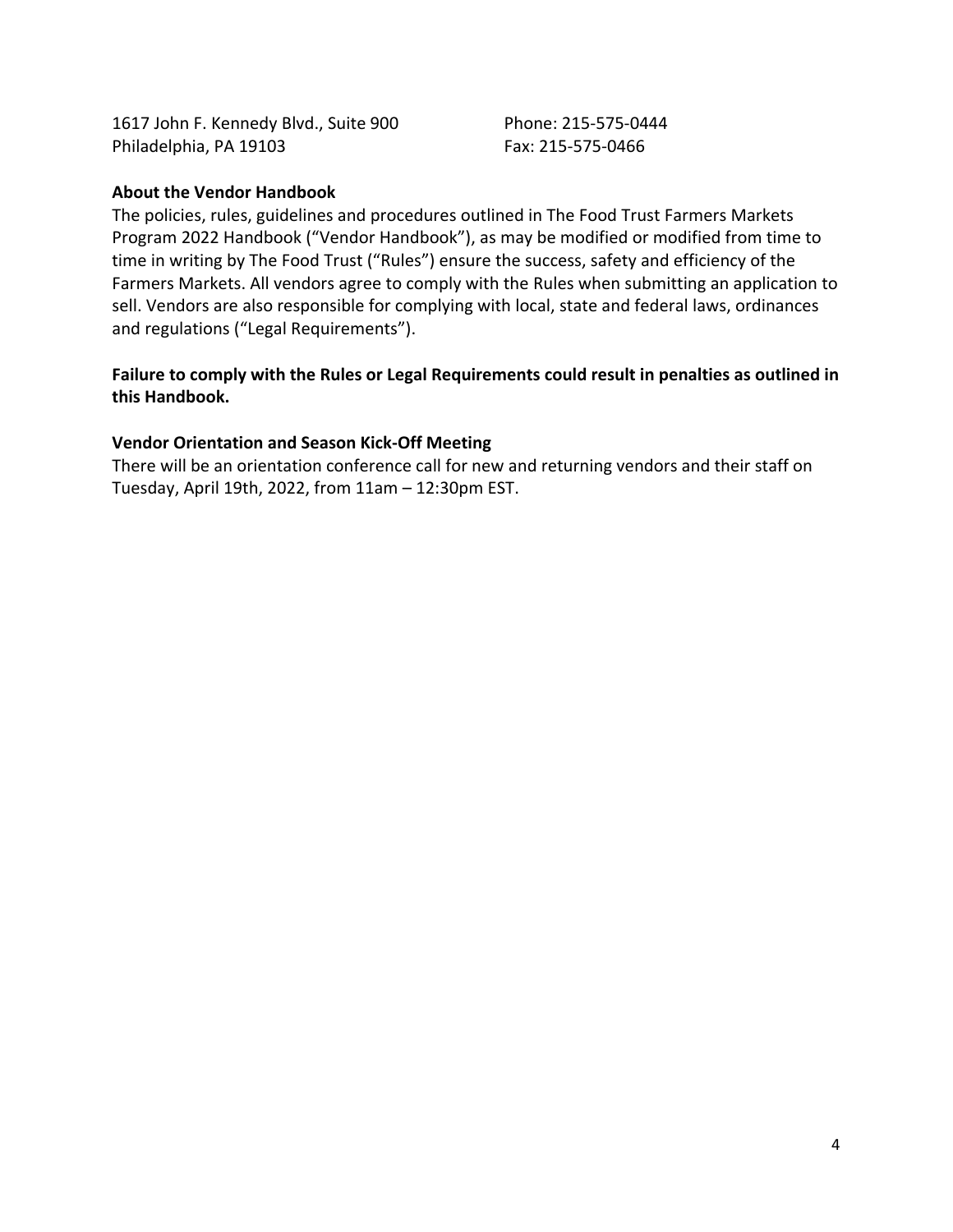# **II. Vendor and Product Guidelines**

### **General Guidelines**

- All vendors must be an active owner/operator of the business named on the application. All businesses must be located and doing business in Pennsylvania (PA), New Jersey (NJ), New York (NY), Maryland (MD) or Delaware (DE).
- Requests for adding, discontinuing or making any other changes to your list of products or ingredients after vendors have been issued their Farmers Market placement must be submitted to The Food Trust's office in writing and will be reviewed for approval.
- Buying in/reselling is not permitted unless The Food Trust determines the resold items will fill a gap in the market. The Food Trust will grant individual vendors permission to resell items. Resold items must be clearly labeled with the farm, town or county of origin, relevant production methods and should be clearly distinct from the goods sold from the vendor's farm. If the vendor does not receive approval to sell a product that was not produced by the vendor, the produce must be removed from the vendor's sales area.
- The Food Trust reserves the right to prohibit the sale of any product or deny anyone the privilege of selling at any of The Food Trust's Farmers Markets at any time.
- The Food Trust reserves the right to visit any farm or establishment used by vendors with advance notice to inspect the production of products sold at the markets. Farmers Market placement may be revoked if a visit reveals discrepancies between the vendor's farm or business practices and The Food Trust's Rules or Legal Requirements.

### **Product Eligibility**

Products sold at The Food Trust's Farmers Markets are limited to five categories, listed below as Sections A through E. Vendors may only sell products listed on their application and approved by The Food Trust. Returning vendors must include a detailed list of products each year, clearly noting if they are intending to add or remove products they sold the previous year. All products must be grown or produced in PA, NJ, NY, MD or DE.

### **A. Farm Fresh Products**

- **a. Definition:** Fresh fruits and vegetables, herbs, nuts, honey, dairy products, poultry, mushrooms, meats, fish and shellfish sold directly by the farmer/producer. Also including in this category are fresh cut flowers, nursery stock and plant starts.
- **b. Requirements:** The Food Trust prioritizes fresh farm products grown, produced or foraged in PA, NJ, NY, MD or DE, and grown, produced or foraged by the vendor who is selling them, on land actively managed by the vendor. Upon approval, The Food Trust does allow exceptions to round out market offerings or to provide culturally appropriate produce. Exceptions to this requirement may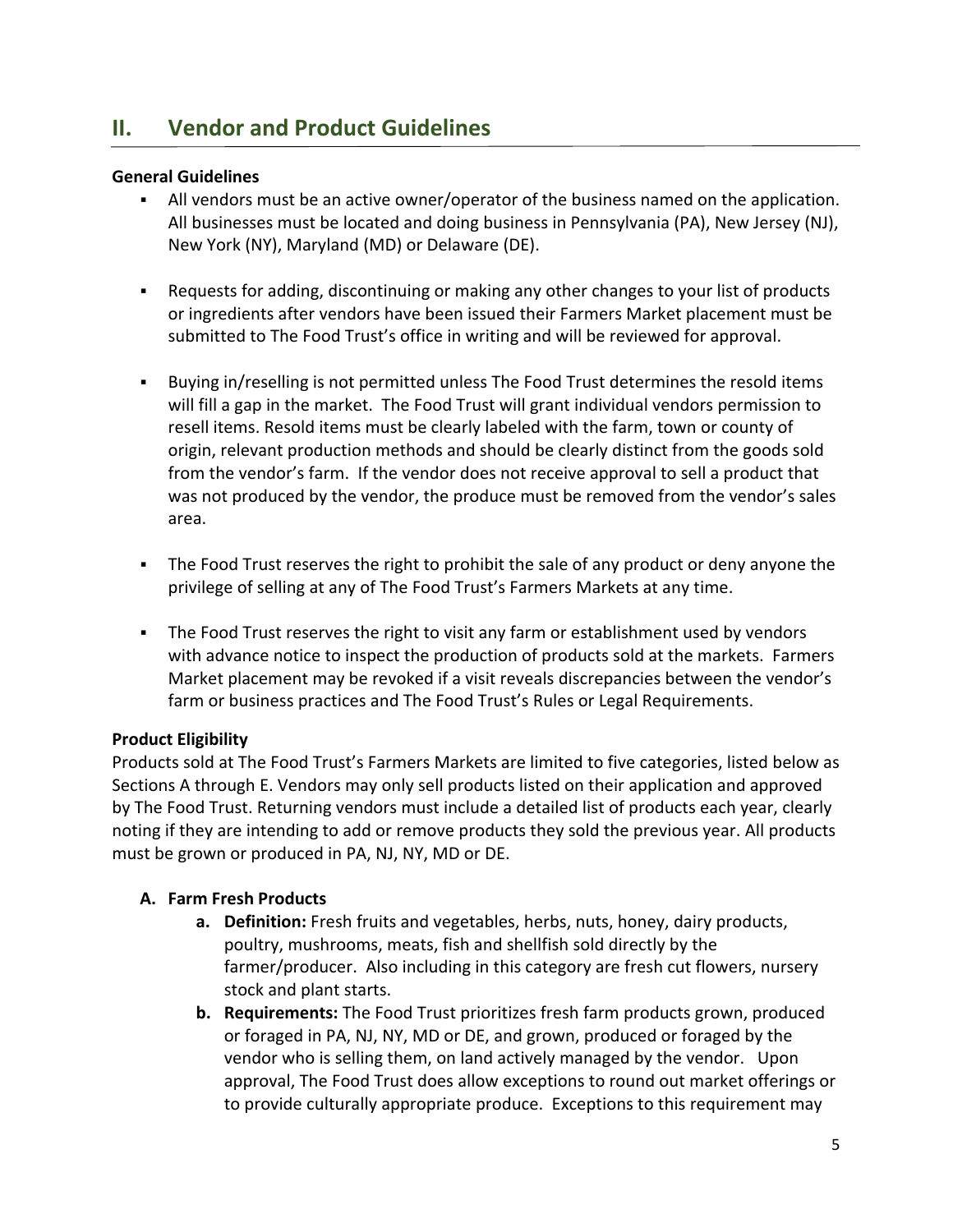be considered by The Food Trust in accordance with the General Guidelines, above.

### **B. Value-Added Foods**

- **a. Definition:** Foods processed/prepared and sold by the producer of the main raw ingredients or created by created by vendors who are not farming or producing the raw ingredients themselves. Examples include: preserves, jams, jellies, cider, wine, beer, distilled spirits, syrups, salsas, dried fruit, flours, and salad dressings, pastas, baked goods, confections, and other related take-home foods. These foods are not prepared on-site at the markets.
- **b. Requirements:** All value-added or processed farm foods must be made from raw products and ingredients, with priority given to products that are grown/produced by the farmer/producer who is making and selling the product. The Food Trust gives priority to processed/prepared food vendors who purchase at least 20% of their raw ingredients from PA, NY, NJ, MD or DE farms. All locally sourced ingredients should be clearly listed in the vendor's application to sell and must be communicated truthfully to The Food Trust and to the public thereafter.

# **C. Prepared Foods and Food Trucks**

- **a. Definition:** Foods freshly made and available for immediate consumption onsite at the markets by vendors who are not farming or producing the raw ingredients themselves (i.e. prepared food vendors). Examples include sandwiches, tacos, and soups.
- **b. Requirements:** The Food Trust gives priority to processed/prepared food vendors who purchase at least 20% of their raw ingredients from PA, NJ, NY, MD or DE farms. All locally sourced ingredients should be clearly listed in the vendor's application to sell and must be communicated truthfully to The Food Trust and to the public thereafter.

# **D. Additional Products**

- a. **Personal Care Products:** The Food Trust reserves limited placements for vendors of personal care and wellness products at Farmers Markets. Priority will be given to small businesses and start-up businesses that are based in Philadelphia and Farmers Market communities. In order to protect the health of our communities, The Food Trust does not allow the sale of medicinal products that make health claims, including CBD products.
- b. **Craft Products:** The Food Trust reserves limited placements for vendors of craft products at Farmers Markets during special opportunities and events. Priority will be given to small businesses and start-up businesses that are based in the Farmers Market community.
- c. **Promotional Merchandise:** Vendors may sell their own shopping or grocery bags, T-Shirts or other promotional merchandise without prior approval from The Food Trust.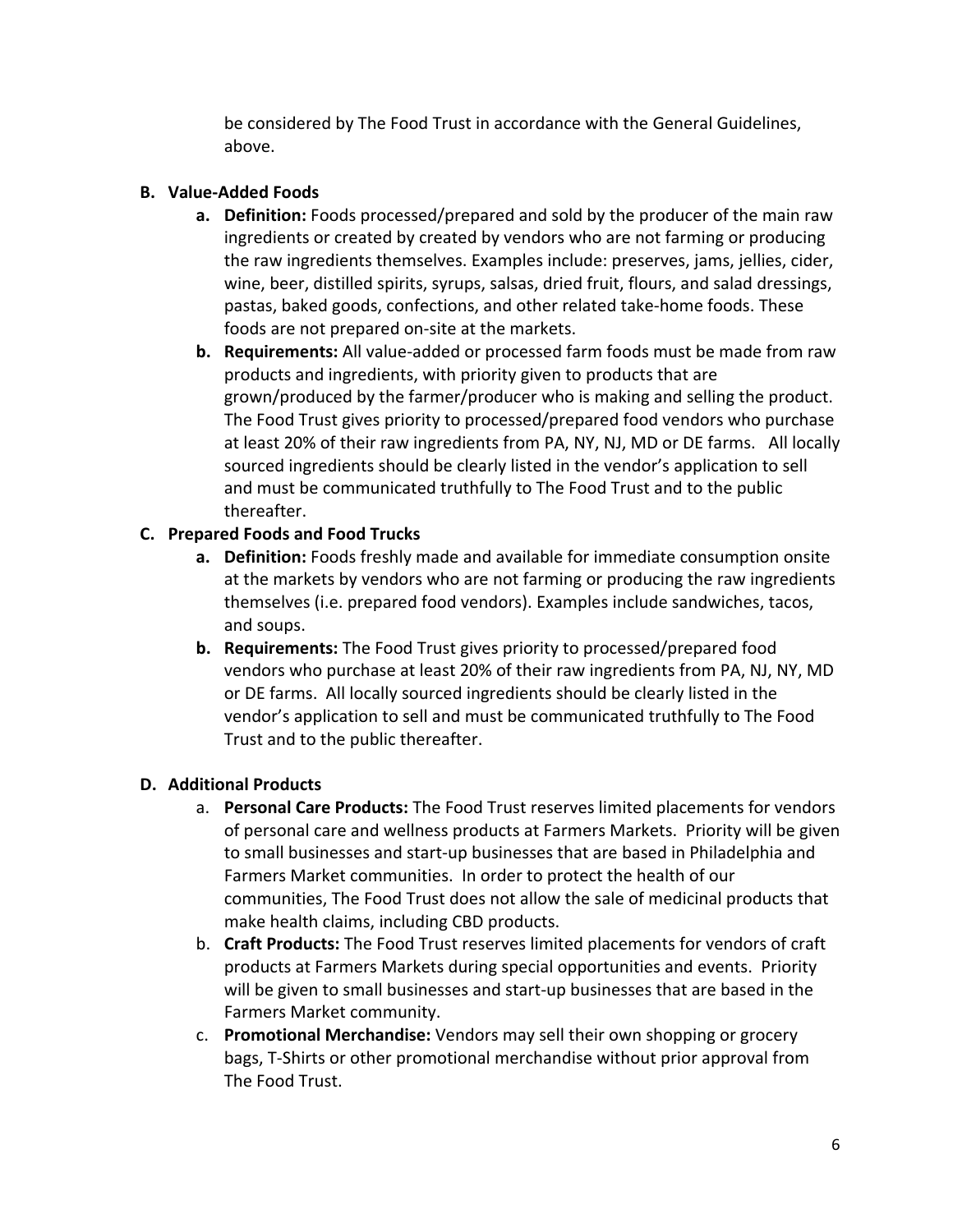# **III. Determining Farmers Market Vendor Participation**

The Food Trust issues Farmers Market placements based on the unique demands of each market's customer base, with the goal of providing a well-balanced mix of high-quality products. Given the many (sometimes conflicting) factors that must be considered in determining vendor mix, it is not possible to accommodate every request for selling space at a particular market, specific stall locations within the markets, nor protection from competition.

### **Criteria for Market Placement**

- Priority for space in the markets is given to vendors with Farm Fresh Products and Value-Added Foods;
- Commitment to The Food Trust Farmers Markets, consistent attendance, and track record of respectful and professional conduct;
- **Product type, quality, and customer demand;**
- **Representation of the community served;**
- **Commitment to local sourcing;**
- Vendor history of following the Farmers Market Program rules;
- A record of no outstanding balances payable to The Food Trust;
- The Food Trust strives to include a healthy mix of experienced vendors while also providing opportunities for new vendors. Processed and prepared food vendors whose businesses have grown to include multiple sales outlets and bricks and mortar operations are given lower priority than start-up businesses.

### **Transfer of Space**

The Food Trust does not guarantee or contract for market space to any farmer or business outside of the current year. Vendors may not sublet stall space. If a vendor sells its business, the vendor cannot transfer your market spaces to the new owner without the pre-approval of The Food Trust.

### **Additional Markets/Dates**

Vendors who wish to add markets or dates after their placement has been issued must send a written request to The Food Trust office. The Food Trust staff will review and respond in writing.

### **Cancelling or Changing Market Participation**

The Food Trust carefully reviews all applications and strives to maximize every inch of selling space. The Food Trust receives many applications and is unable to place all vendors who apply. Vendors who make last-minute cancellations negatively impact the market and their fellow vendors, who could have taken that space.

If a vendor must cancel their participation in a market, the vendor must give notice of a minimum of 7 days for a market with more than two vendors or 14 days for a market with two or less vendors.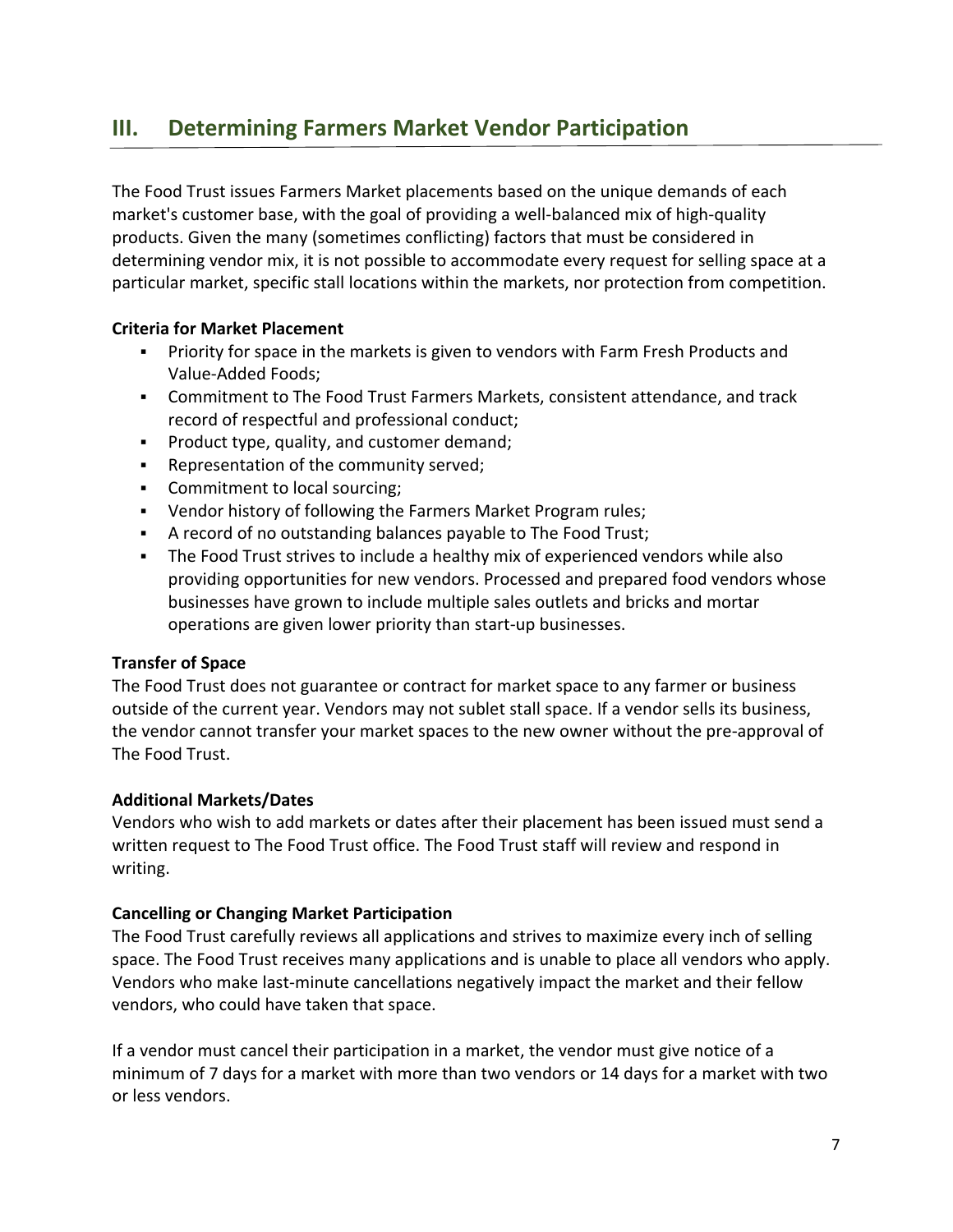### **Consistent Attendance**

Consistent attendance is essential to the success of the markets. Vendors who fail to keep their commitments to their placement dates jeopardize the success of the market; tardiness or absence of the vendor could result in fees, fines and penalties.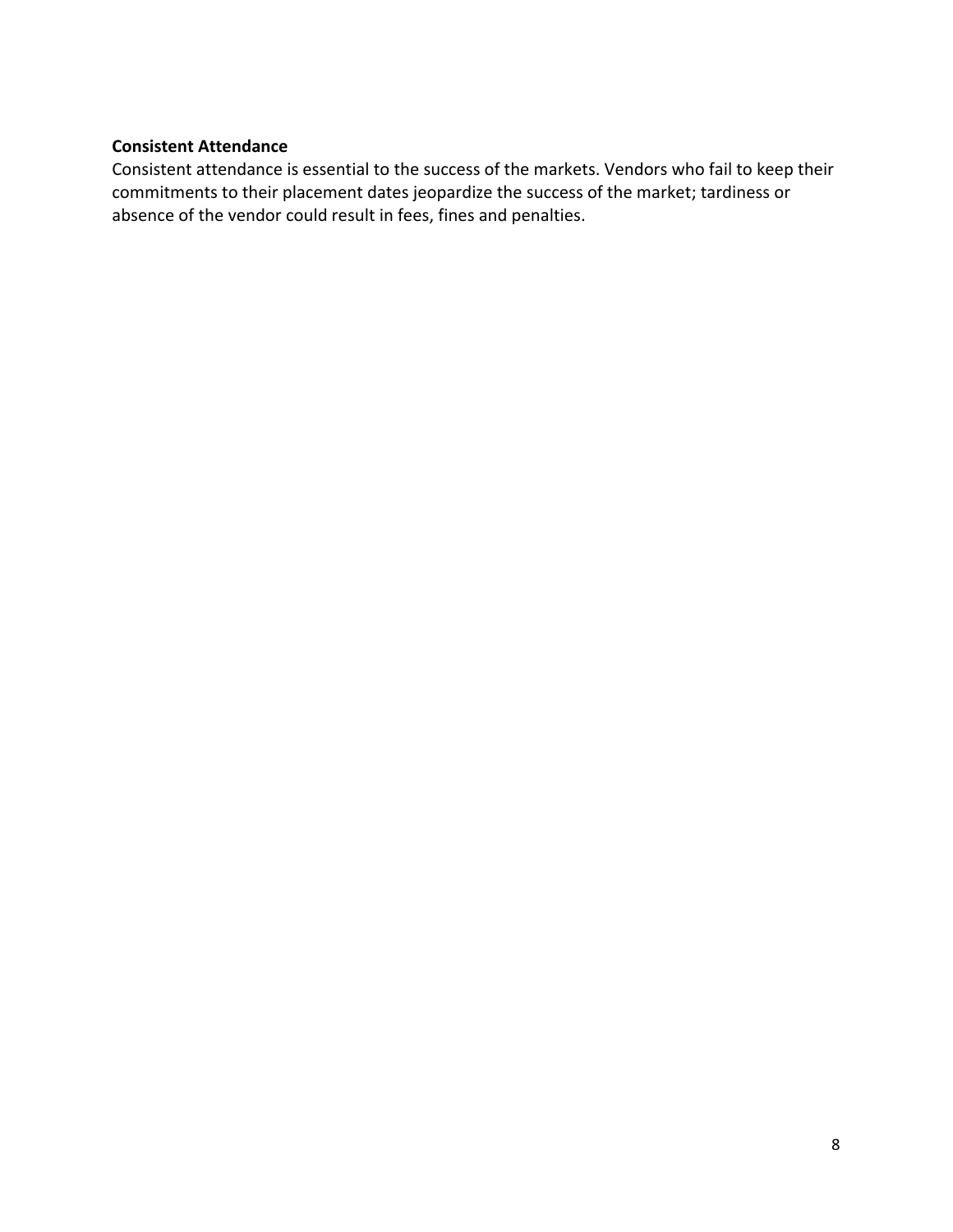# **IV. Market Registration and Fees**

### **Application Fee**

There will be no application fee in 2022.

### **Payment of Fees by Vendor**

The Food Trust currently **does not** subtract EBT and/or Food Bucks transactions totals owed to vendors from market fees. Total market fees for each date must be paid by vendor within 60 days of receipt of invoice. Payments must be made by check. Discrepancies should be addressed to [farmersmarket@thefoodtrust.org](mailto:farmersmarket@thefoodtrust.org) or by calling 215-575-0444.

The Total Market Fee will be incurred for each scheduled market during the 2022 season (May 1, 2022 – April 30 2023). The Total Market Fee to be paid by each vendor will be a daily market fee based on a 10' x 10' stall space. Each additional 10' x 10' space will incur an additional \$10 at the Headhouse, Clark Park, Fitler Square, and Fairmount Farmers Markets.

### **Daily Market Fee**

Applicable to all new and returning vendors. Additional space must be requested, and has limited availability.

| <b>Market</b>                        | <b>Daily Market Fee</b>            |
|--------------------------------------|------------------------------------|
| Headhouse                            | \$50 per market day, plus \$10 for |
|                                      | each additional 10' x 10' space    |
| Clark Park, Fitler Square, Fairmount | \$45 per market day, plus \$10 for |
|                                      | each additional 10' x 10' space    |
| Overbrook                            | \$45 per market day                |
| All other markets                    | \$35 per market day                |

**Total Daily Market Fee exceptions:** Vendors experiencing financial hardship may apply for an exception to the Daily Market Fee structure presented above. On a case-by-case basis, The Food Trust may grant exceptions or reductions to the minimum Total Daily Market Fees.

### **Payment of Fees by The Food Trust**

The Food Trust will issue EBT or Food Bucks reimbursement within 60 days following the end of the month in which the fees were incurred.

### **Vendor Sales Report**

Vendors must report daily gross sales to The Food Trust. Gross sales include all cash, credit, debit, EBT, Food Bucks, Farmers Market Nutrition Program, and pre-order sales. During the 2022 season, sales can be reported through Farmspread. Paper versions of sales reports are available if needed. Vendors who fail to report accurate sales may be audited and may be subject to fees, fines or penalties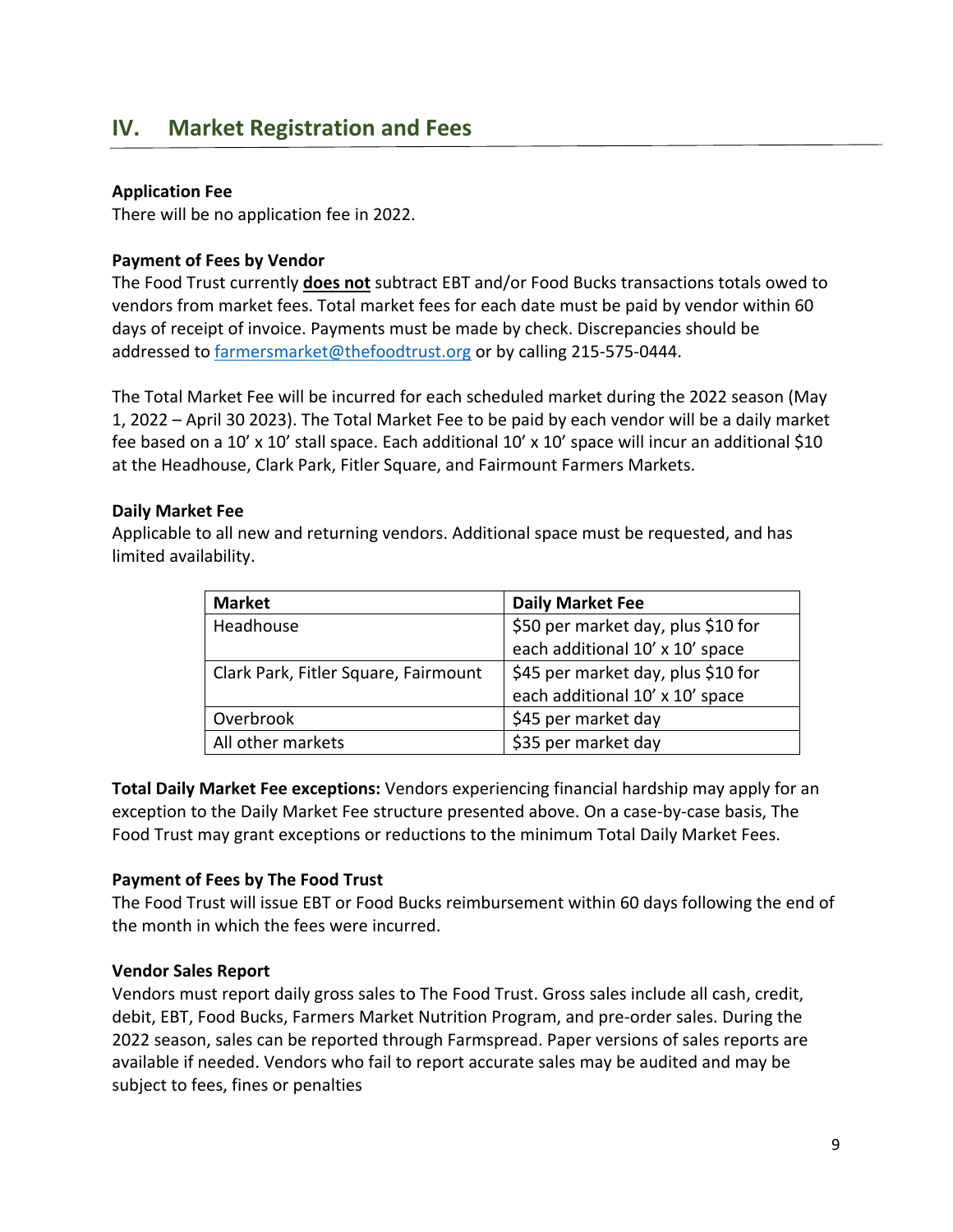# **V. Licenses, Permits, Insurance and Other Requirements.**

All vendors are required to submit current copies of any permits and licenses applicable to the sale of your products with The Food Trust Farmers Market Program Food Vendor Application 2022 ("Application"). Proof of insurance must also be submitted at the time of the application. Copies of these documents must also be carried with the vendor or the vendor's staff to each market where the vendor sells. Meat and poultry vendors must provide names of processing facilities used and may be asked to provide documentation of transactions for processing services.

### **Legal Requirements**

Vendors are obligated to follow all legal requirements ("Legal Requirements") required for participating in The Food Trust 2022 Farmers Market Program. The information contained in this Vendor Handbook relating to any local, state and federal laws, ordinances, requirements and regulations is informational only. If the vendor has any questions as to its Legal Requirements, The Food Trust recommends consulting with legal counsel.

### **Insurance**

All vendors must obtain and maintain a General Liability and Product Liability insurance policies. All alcohol vendors are also required to have liquor liability insurance. Vendor's insurance policies must provide a minimum of \$2 million coverage and must add The Food Trust as an Additional Insured.

### **Indemnification**

Each vendor agrees to indemnify, defend and hold harmless The Food Trust against any and all claims, losses, damage, injury, costs, charges, liability or exposure arising from the vendor's participation in The Food Trust 2022 Farmers Market Program.

### **Activity License**

Except nonprofit organizations, every vendor must have a valid Commercial Activity License (formerly Business Privilege License) with the City of Philadelphia. For information and an application, visit the Philadelphia Department of Licenses and inspections on-line website<sup>1</sup>, visit the Municipal Services Building Lower level (1401 John F Kennedy Blvd). For information, the City of Philadelphia has an information service that can be reached by calling 311.

### **Taxes**

 $\overline{a}$ 

Retail sales taxes and Business and Occupation taxes are the responsibility of the vendor.

 Vendors attending markets in the City of Philadelphia are required to pay a Business Income and Receipts Tax (BIRT). All vendors are responsible for accurately reporting and filing sales and tax information with the City of Philadelphia. For more information, The Food Trust recommends consulting a tax professional or contacting the City of

<sup>1</sup> <https://www.phila.gov/departments/department-of-licenses-and-inspections/>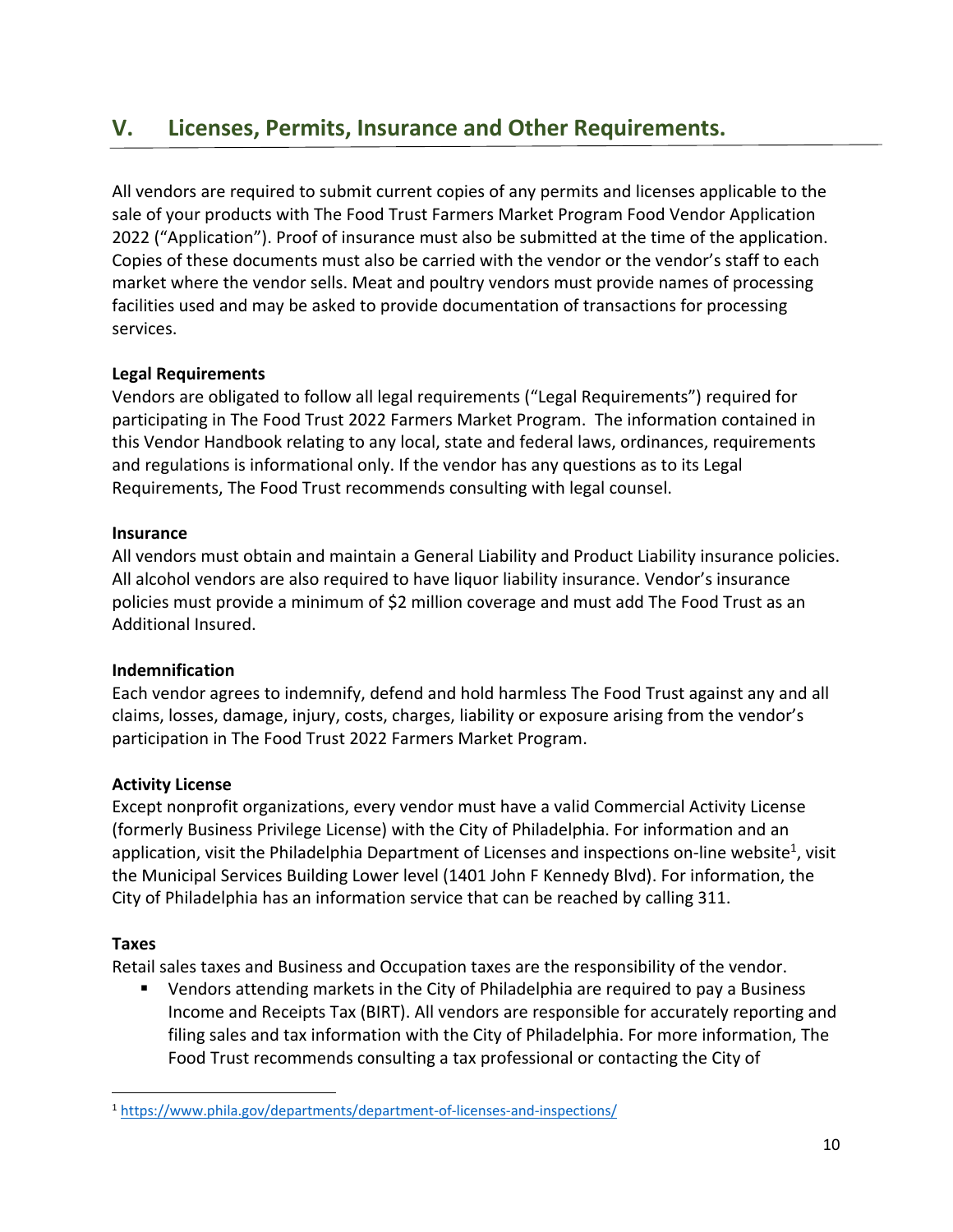Philadelphia's Department of Revenue by phone ((215) 686-6660), email revenue@phila.gov), or [online](https://ework.phila.gov/revenue/)<sup>2</sup>.

 Certain types of products are subject to PA Sales Tax. Vendors are responsible for compliance with these requirements. Guidance available [here](https://www.agriculture.pa.gov/consumer_protection/FoodSafety/Retail%20Food/Documents/Farmers%20Market%20Guide%20to%20Licensing%20and%20Sales%20Tax.pdf)<sup>3</sup>.

### **City of Philadelphia Food Safety Requirements**

Representatives from the City Department of Public Health may conduct periodic health code inspections at all farmers markets in the city. Market staff is required to check for compliance. Details are **online**<sup>4</sup>.

- **Food Safety Certificate:** Required for vendors preparing food onsite for sale at market.
- **Food Storage:** Containers must be cleaned and food must be stored a minimum of 6" off the ground, with exception of ice chests. Regulations available **online**<sup>5</sup>.
- **Sampling:** Philadelphia Department of Public Health guidelines must be followed at vendor booths for food demonstration and sampling: [City of Philadelphia Regulations](https://www.phila.gov/departments/board-of-health/food-safety-and-nutrition-regulations/)  [for Governing Food Establishments](https://www.phila.gov/departments/board-of-health/food-safety-and-nutrition-regulations/)<sup>6</sup> and [Market Operator guide](https://www.phila.gov/services/permits-violations-licenses/get-a-license/business-licenses-permits-and-approvals/food-businesses/operate-a-farmers-market/)<sup>7</sup>.
	- o Sampling at market is a privilege, not a right. Vendors who demonstrate compliance with all sampling and handwashing guidelines may receive permission to provide samples. Sampling must take place within the boundaries of the vendor's assigned space.
	- o Precut Products: Processed and potentially hazardous foods such as whole shell eggs, dairy, meat and cheese must be pre-cut at a licensed facility. Tomatoes and melons may not be sampled at any time.
	- $\circ$  Canned Products: Products may be opened one jar at a time with disposable utensil for customer use.
	- $\circ$  Refrigeration: Temperature control must be provided for all products requiring refrigeration.
	- o Alcohol: Vendors shall prevent the consumption or possession of alcoholic beverages by, any minor or visibly intoxicated person. Vendors shall without exception require and inspect lawful indemnification of each prospective customer before permitting a sample of the alcoholic beverage.

 $\overline{a}$ 

<sup>2</sup> <https://ework.phila.gov/revenue/>

<sup>&</sup>lt;sup>3</sup>www.agriculture.pa.gov/consumer\_protection/FoodSafety/Retail%20Food/Documents/Farmers%20Market%20G uide%20to%20Licensing%20and%20Sales%20Tax.pdf

<sup>4</sup> <https://www.phila.gov/documents/farmers-market-forms-and-guides/>

<sup>5</sup> https://www.phila.gov/departments/board-of-health/food-safety-and-nutrition-regulations/

<sup>6</sup> https://www.phila.gov/departments/board-of-health/food-safety-and-nutrition-regulations/

<sup>7</sup> https://www.phila.gov/services/permits-violations-licenses/get-a-license/business-licenses-permits-andapprovals/food-businesses/operate-a-farmers-market/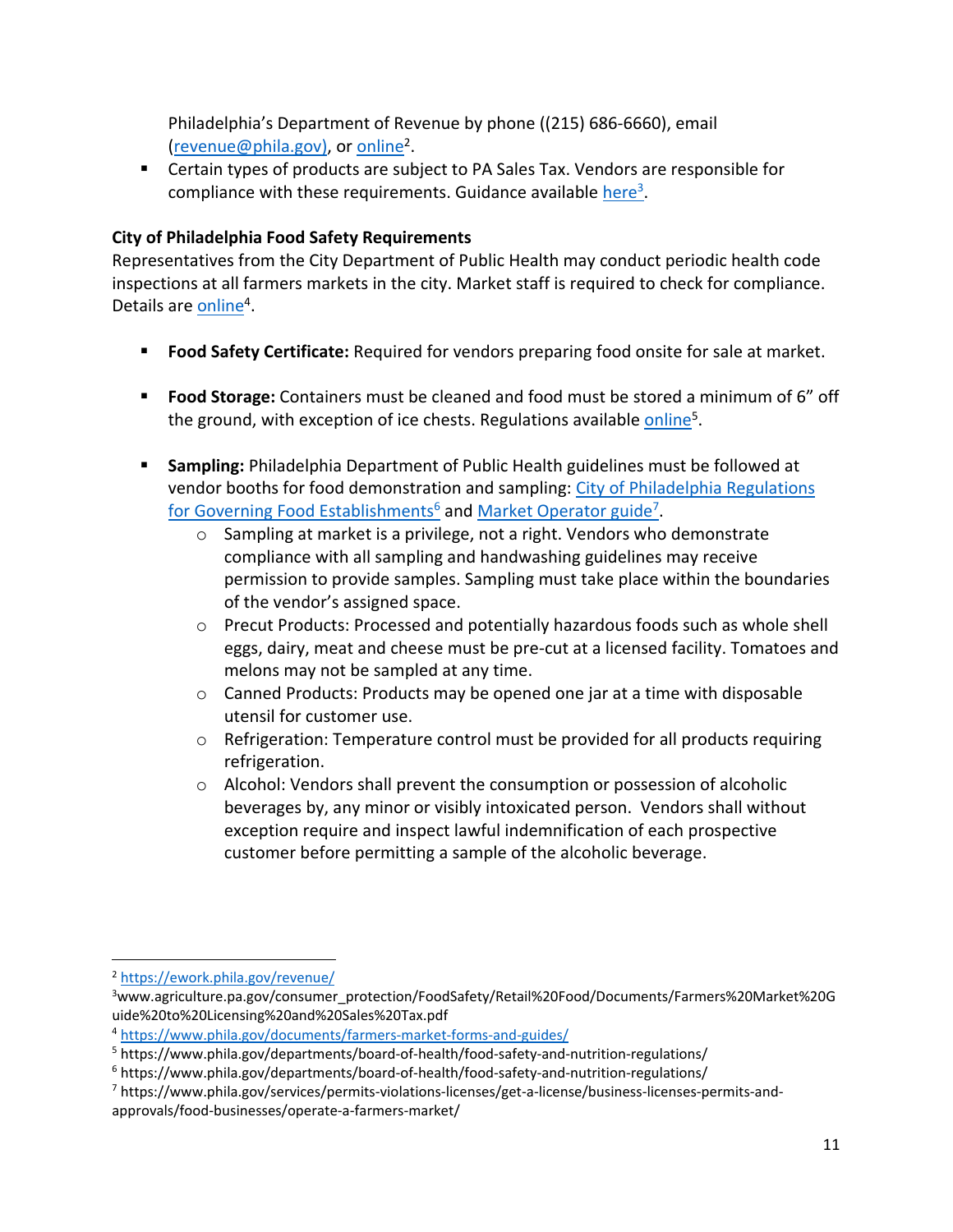### **State License for Vendors**

Market participants must comply with the regulations within their respective state including regulations pertaining to the harvesting, food preparation and safety, and labeling of products for products brought to and sold at The Food Trust's Farmers Market. All farmers and businesses must include a copy of all applicable reports, permits and licenses required by the health department of the state or county from which the products originated with the application. All permits and licenses must be kept current for the entire market season.

 Some farmers may be required to provide copies of current state licenses allowing them to produce and sell particular products. Required licenses and laws include, but are not limited to: PA Egg Refrigeration Law, Permit to sell Milk or Milk products, Milk Processing Plant License, Pesticide Applicator License, Honey Bee Hive Registration and Organic Certification.

### **Fish and Shellfish**

- **UPED 10 FM 2018** Vendors who sell fish or shellfish must have all proper licenses as required by [Philadelphia Department of Public Health](https://www.phila.gov/media/20190301123356/Food_Regulations.pdf)<sup>8</sup> and PA Department of Agriculture's [Registration and Shellfish Certification](https://www.agriculture.pa.gov/consumer_protection/FoodSafety/manufacturing-packing-holding-distribution/Pages/Seafood%20HACCP%20and%20Shellfish%20Certification.aspxhttps:/www.agriculture.pa.gov/consumer_protection/FoodSafety/manufacturing-packing-holding-distribution/Pages/Seafood%20HACCP%20and%20Shellfish%20Certification.aspx)<sup>9</sup>.
- **Aquaponics operations must be licensed by the local Animal Health Bureau and PA** [Department of Agriculture](https://www.agriculture.pa.gov/Animals/AHDServices/licenses-certificates/Aquaculture%20Licensing/Pages/default.aspx)<sup>10</sup>.

### **Processed Foods**

All processed food must be made in an inspected, licensed commercial kitchen. Vendors who sell processed foods are responsible for understanding and meeting all PA and City of Philadelphia Department of Public Health requirements for processing and selling food.

### **Alcohol Sales**

l

The [PA Liquor Control Board](https://www.lcb.pa.gov/Pages/default.aspx) <sup>11</sup>(PLCB) must license all businesses selling or sampling alcoholic beverages. All vendors must also acquire a Farmers Market Permit from the PLCB. Sampling at farmers markets is limited by the PLCB. All alcohol vendors must check photo identification prior to sampling.

All vendors selling alcoholic beverages and/or providing samples of alcoholic beverages shall comply with all federal, state, and local laws regulating the sale and consumption of alcoholic beverages, including the Pennsylvania Liquor Code, the regulations of the Pennsylvania Liquor Control Board, and all laws relating to health, safety, food handling, and the environment. All such vendors shall prevent the sale of alcoholic beverages to, or consumption or possession of

<sup>8</sup> https://www.phila.gov/media/20190301123356/Food\_Regulations.pdf

<sup>&</sup>lt;sup>9</sup> https://www.agriculture.pa.gov/consumer\_protection/FoodSafety/manufacturing-packing-holding-

distribution/Pages/Seafood%20HACCP%20and%20Shellfish%20Certification.aspx

<sup>10</sup> https://www.agriculture.pa.gov/Animals/AHDServices/licenses-

certificates/Aquaculture%20Licensing/Pages/default.aspx

<sup>11</sup> https://www.lcb.pa.gov/Pages/default.aspx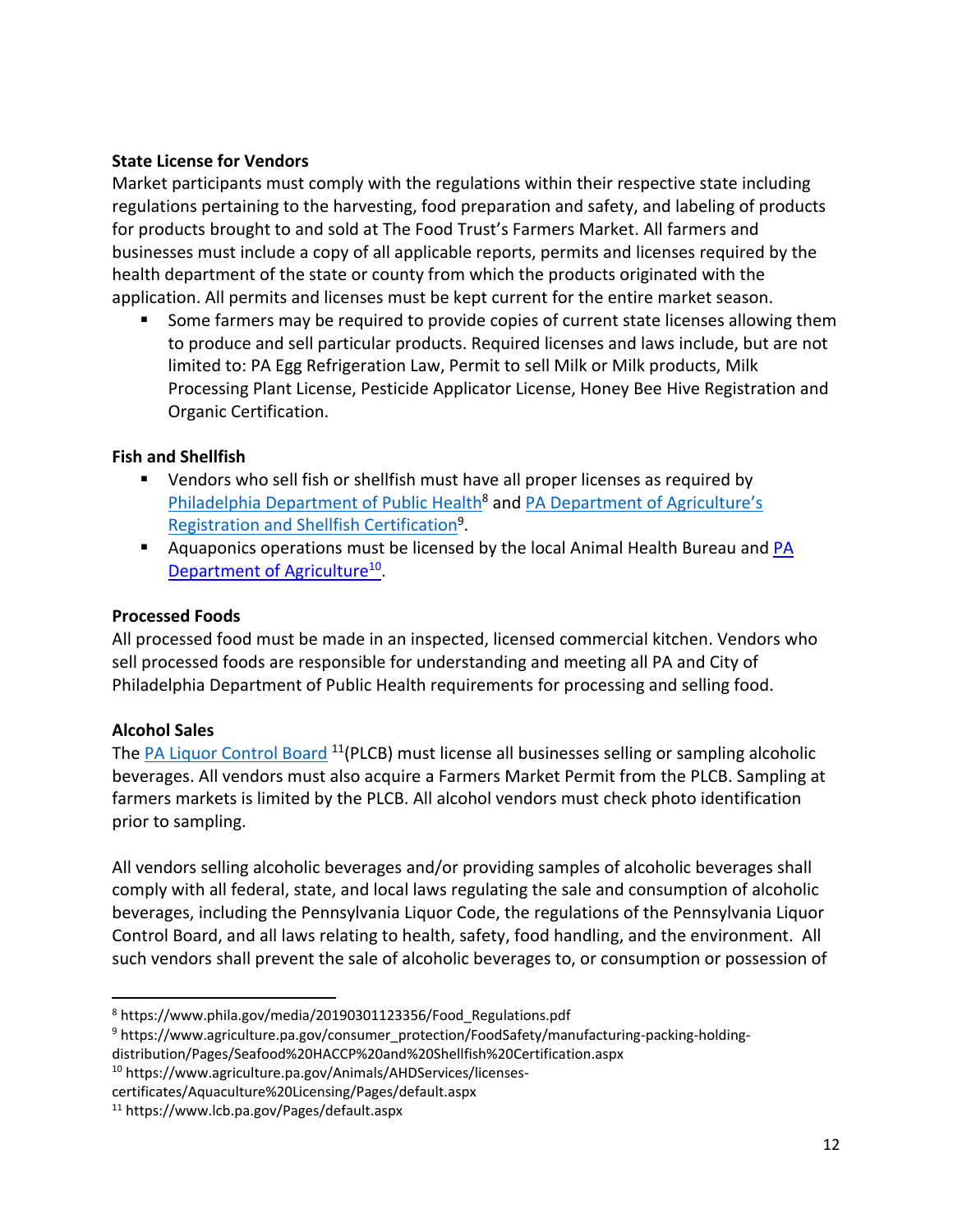alcoholic beverages by, any minor or visibly intoxicated person. All such vendors shall without exception require and inspect lawful indemnification of each prospective customer before permitting the purchase of alcoholic beverages and/or a sample of the alcoholic beverage. In addition, all such vendors will provide adequate staffing for their tent and the staff will be trained and/or certified with respect to responsible alcohol practices (for example, Responsible Alcohol Management Program ("RAMP")-certified or Training For Intervention Procedures ("TIPS")-trained). Any vendor who believes that a customer or prospective customer either is a minor attempting to purchase and/or sample alcoholic beverages or is a customer or prospective customer who is visibly intoxicated must immediately report such customer or prospective customer to The Food Trust's market manager.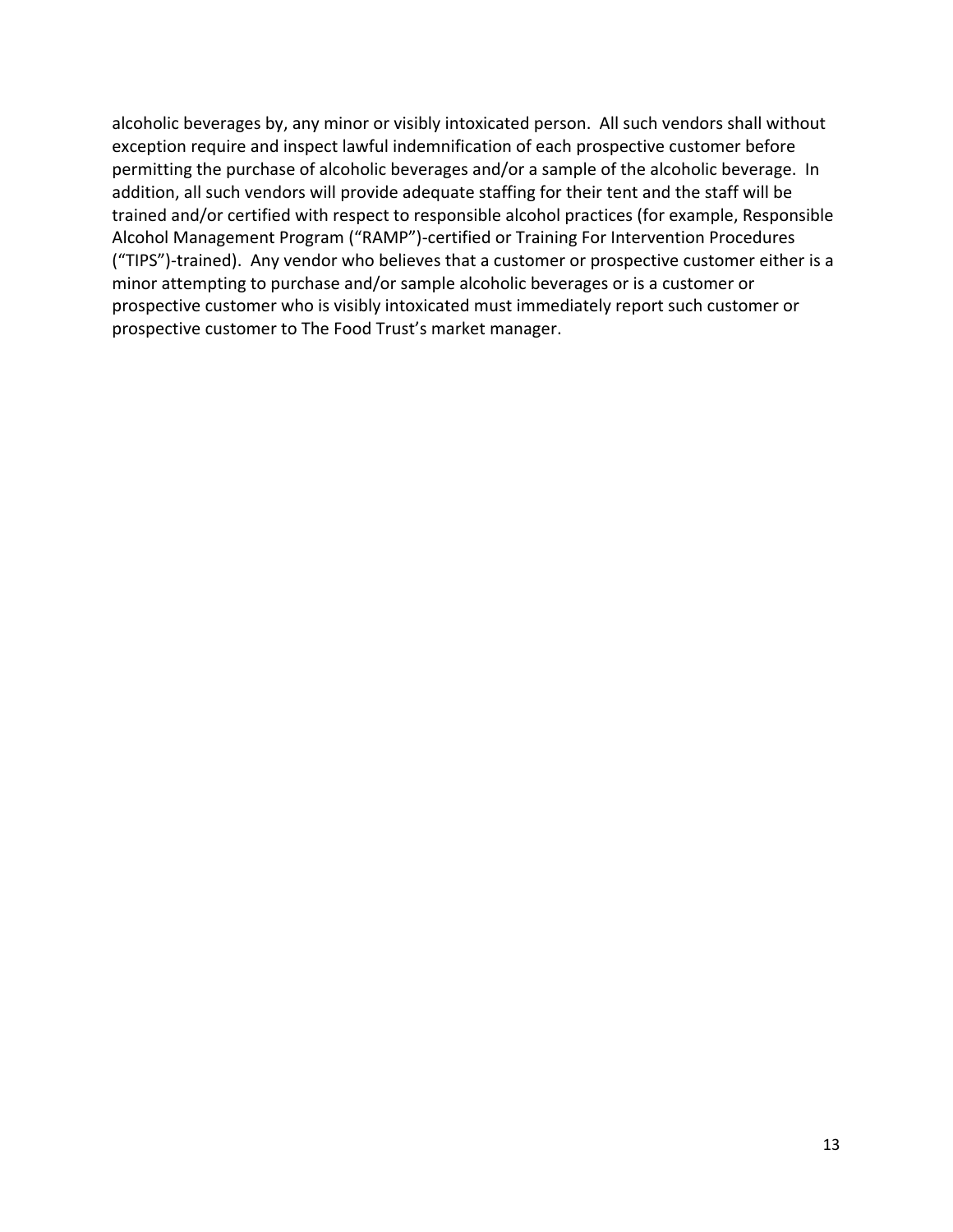# **VI. Farmers Market Rules**

### **Penalties**

At the complete discretion of The Food Trust, any infraction or violation of the Rules or Legal Requirements may be subject to penalties imposed on the vendor.

- A first violation will result in a verbal warning;
- A second violation will result in a written warning and an associated fine;
- A third violation may result in additional fines or the suspension or termination of the vendor's placement at The Food Trust Farmers Market.

An infraction deemed to be sufficiently serious by The Food Trust may result immediate termination, without prior notice, warnings or fees and fines.

Examples of the fees and fines that may be imposed are set forth in Appendix II.

### **Farmers Market Staff**

Farmers Markets should be staffed by the principal owner of the farm or business. The principal owner may send family members, partners or employees to the market in their place, but are responsible for having their on-site representatives aware of, and comply with, all of The Food Trust Rules and Legal Requirements. All representatives of the vendor's business must have reasonable knowledge of the vendor's farm or business operation and must be able to answer questions from the public and market staff.

### **Tent Weights and Policy**

The Food Trust requires all vendors to secure tents with weights or ropes to prevent accidents. Vendors without proper weights or ropes will not be allowed to set up a tent. Tent weights must weigh 25 pounds each and be tightly secured to each tent leg or where two legs meet. Vendors who choose to use ropes or straps to secure their tents must be confident in the security and safety of their system. The Food Trust reserves the right to not allow vendors to set up tents or to ask vendors to take down tents when there are very high winds. No buckets, glass receptacles or other hazardous or unstable items can be used as weights. Any damage incurred or caused by a vendor due to inadequately secured tents will be at the expense of that vendor. Each vendor is encouraged to speak with its insurance agent to find out if their liability coverage is adequate to cover the liability of an accident involving a tent at market.

### **Punctuality and Attendance**

- **Market hours:** 
	- $\circ$  Market sites are not permitted or insured by The Food Trust outside of contracted hours;
	- $\circ$  Vendors are not allowed to set-up before the set-up time at each market;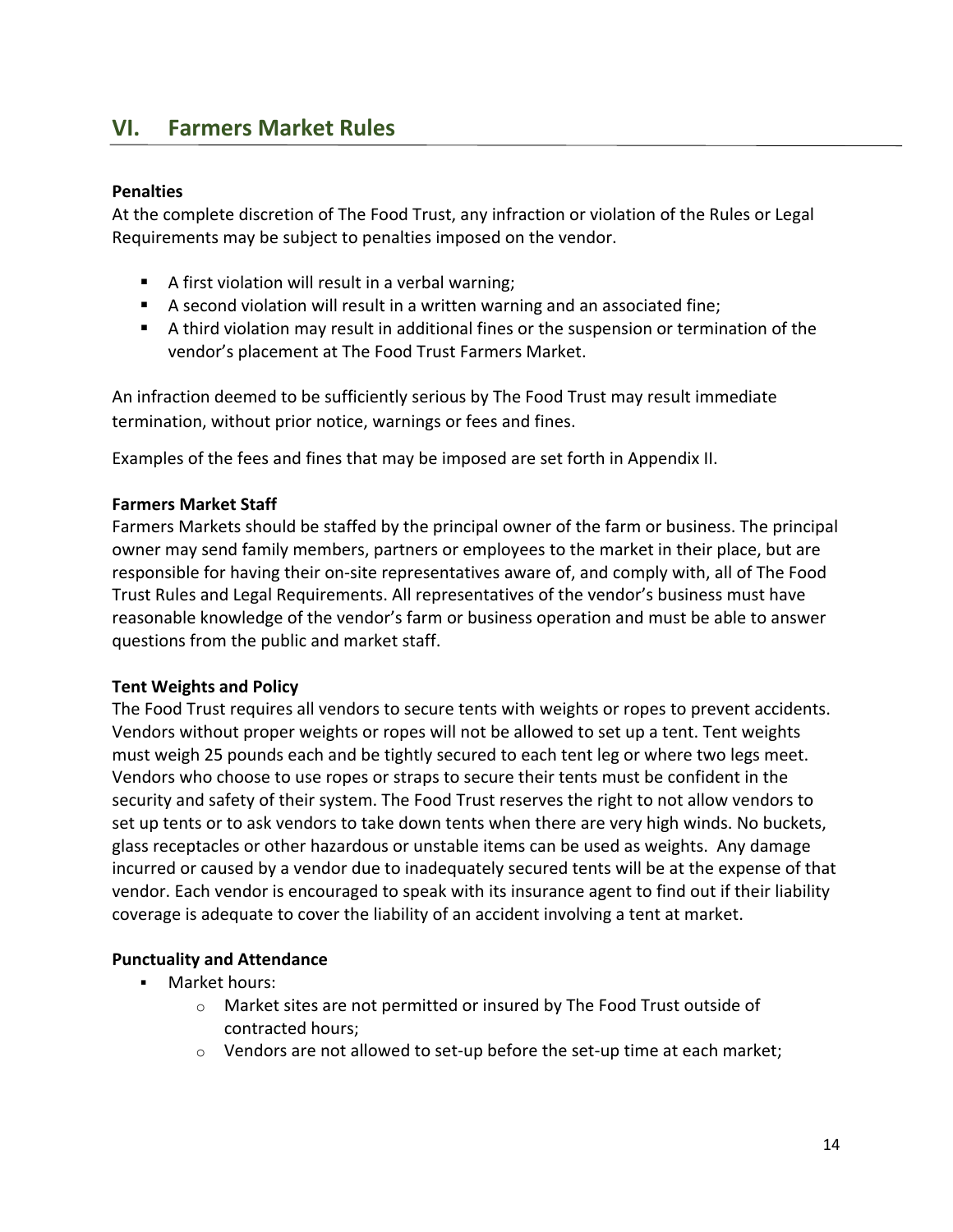- $\circ$  Vendors must be set up and ready to sell by the opening time. Vendors who arrive less than 30 minutes prior to market start time will receive a warning, and subsequent violations will incur a penalty.
- Attendance:
	- $\circ$  You must call the Market Manager's cell phone to communicate last-minute emergency cancellations for market days.
	- $\circ$  Any vendor who fails to attend three of their scheduled market dates during the season without advance notice will lose their Farmers Market placement.

### **Inclement Weather**

All of The Food Trust Farmers Markets are open rain or shine. However, certain weather conditions (high winds, heavy snow, excessive heat, etc.) may necessitate the official closure of a market (with or without prior notice). If it is determined that severe weather conditions could compromise the safety of vendors and shoppers, this closure will be at The Food Trust's discretion. Vendors may also cancel participation at a Farmers Market due to inclement weather and they will not incur a fee if cancellation is provided two hours before weekday markets or before 5 p.m. the day before weekend markets.

### **Signage**

All vendors are required to post a sign identifying the name of the farm/business represented and where it is located, as is required by law in Philadelphia. All products sourced from other farms and food businesses must be identified and labeled. Vendors should display signs before sales begin. Signs must not obstruct foot traffic.

Price signs are required. Vendors can have individual signs or a full price list sign.

### **Product Labeling**

The City of Philadelphia's Department of Public Health requires all goods for sale must be clearly labeled on the product or a placard at the market stall with the following information:

- Vendor name.
- Name of city and state where the item was produced;
- **Product name,**
- **Ingredient statement in descending order of predominance,**
- Net weight of product,
- **Price.**

 $\overline{\phantom{a}}$ 

Inspection seal (for USDA Products).

For more information, visit the [PA Department of Agriculture Farmers Market and Farm Stand](https://www.agriculture.pa.gov/consumer_protection/FoodSafety/Retail%20Food/Documents/Farmers%20Market%20General%20Guidelines.pdf)  [General](https://www.agriculture.pa.gov/consumer_protection/FoodSafety/Retail%20Food/Documents/Farmers%20Market%20General%20Guidelines.pdf)<sup>12</sup>.

<sup>12</sup>www.agriculture.pa.gov/consumer\_protection/FoodSafety/Retail%20Food/Documents/Farmers%20Market%20 General%20Guidelines.pdf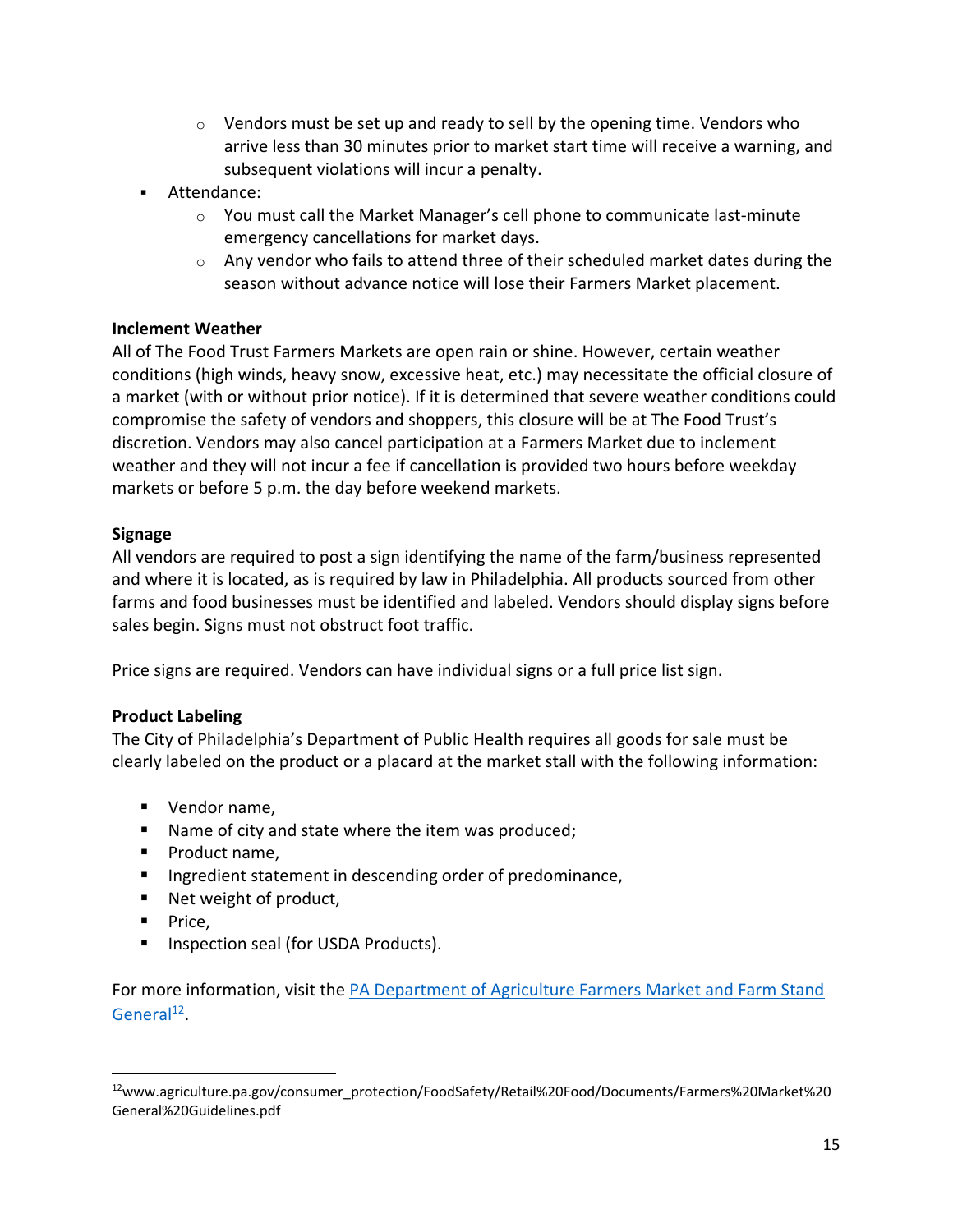No false or misleading statements, health claims or designation of quality, grade, trademarks or trade names. Organically certified vendors must display their organic grower's certification. If vendor's farm is not certified organic, vendor may not use the word "organic" to describe vendor's business or products.

### **Vendor Stall Space**

Vendors must supply their own tables, scales, bags, shade structures and other items needed to display products and serve customers. Vendor tables, signage, sampling and vehicles must not extend beyond the boundaries of the stall space. The intention is to create a visually enticing, legal, safe market for customers, and enable all vendors to maximize their selling space.

# **Vendor Vehicles – Loading, Unloading and Parking**

Some markets can accommodate on-site vehicles. Vehicles that cannot be in the vendor's selling space must be offsite no later than 30 minutes before the market opens and be parked at the parking site designated for vendors. Unreliable vehicles are a safety hazard and cannot be allowed on market sites.

Where applicable, no moving vehicles are allowed in the market sites until after closing time. Vendors will load up and vacate the site no later than one hour after the market is closed. Any exceptions must be cleared with the Market Manager.

# **Staff Space Safety and Clean-Up**

Vendors are required to maintain their individual selling space in a clean, safe and sanitary manner. Market staff has complete authority to close a booth if these standards are not met.

- Canopies and attached awnings should be clean, in good repair and set up in a safe height from customers' heads. Patio umbrellas are not permitted.
- Tent poles, canopy legs and boxes must not obstruct foot traffic flow or spill outside of the booth footprint. Care must be taken when setting up or taking down displays.
- Vendors are responsible for complete clean-up of their space at the close of the market. This includes collecting all trash or garbage from their stall and sweeping up any product debris left on the ground. Vendors may not dispose of food waste or boxes in on-site garbage cans or dumpsters.
- Vendors should bring their own tarps, brooms, dustpans and waste bags.
- **The Food Trust recommends cashboxes be secured to your selling table. Consider** regularly transferring large bills to a locked vehicle during market.
- **The Food Trust is not responsible for loss or damage of property.**

# **Packaging**

All vendors must comply with the City of Philadelphia plastic bag ban [\(Chapter 9 of The](https://phila.legistar.com/LegislationDetail.aspx?ID=3991978&GUID=557D6EA0-A360-46A4-8E44-B0BEDA304B46&Options=ID%7CText%7C&Search=190610-A)  [Philadelphia Code](https://phila.legistar.com/LegislationDetail.aspx?ID=3991978&GUID=557D6EA0-A360-46A4-8E44-B0BEDA304B46&Options=ID%7CText%7C&Search=190610-A)<sup>13</sup>). Paper bags and bags designed for multiple uses are permitted to be distributed by the vendor. The Food Trust has bags for sale and also distributes free reusable

 $\overline{\phantom{a}}$ <sup>13</sup> https://phila.legistar.com/LegislationDetail.aspx?ID=3991978&GUID=557D6EA0-A360-46A4-8E44- B0BEDA304B46&Options=ID%7CText%7C&Search=190610-A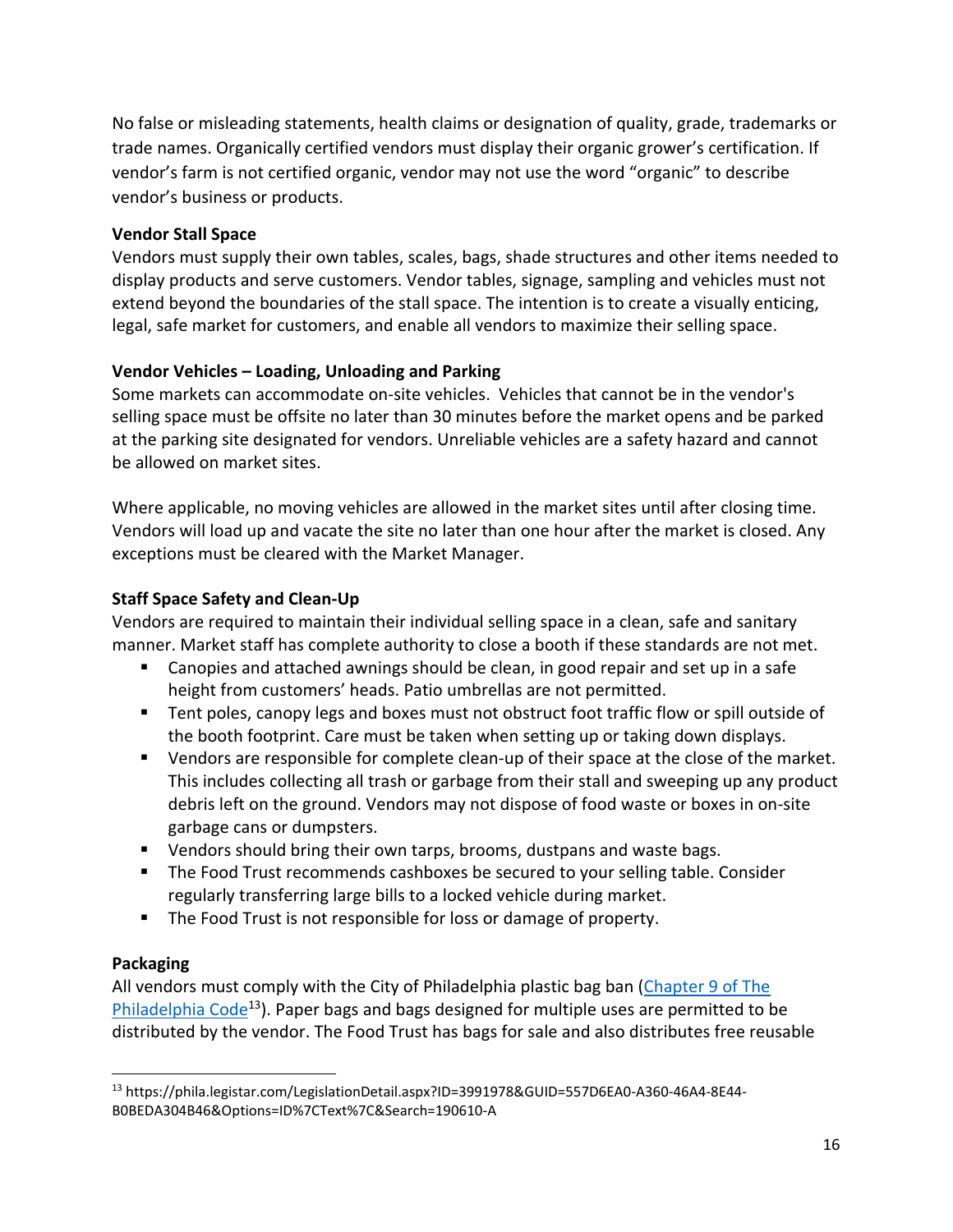bags. The only exception is for plastic bags used by the customer to carry fresh products to the register (for example, produce bags).

# **Quality of Products**

- Vendors are expected to bring the highest quality of produce and products to market.
- Vendors are responsible for the safety of their food and cannot sell adulterated food. Foods that require special considerations (such as elderberries, mushrooms that must be cooked, parts of plant that are toxic) must have appropriate signage and/or the seller must verbally inform all customers of these considerations. This also includes information about ripeness (for e.g., if fruit is very ripe and must be consumed immediately, or fruit that needs several shelf days to fully ripen).
- **Low quality, inappropriately under/overripe, or otherwise inferior products are noticed** by consumers and the media, and undermine The Food Trust's efforts to bring shoppers to the farmers markets.

### **Scales**

Vendors selling produce by weight must provide their own scales and by law must be certified by the City of Philadelphia [Department of Licenses and Inspections](https://business.phila.gov/scales-license/)<sup>14</sup> or call (215) 686-8686 as required by Chapter 9-1403 and 9-1802 of the Philadelphia Code.

# **Children**

Vendors must supervise any children that accompany them to the Farmers Market at all times. Set-up and take-down can be especially dangerous. The Food Trust takes no responsibility for children's safety or whereabouts, nor for any damage they cause.

### **Pets**

 $\overline{a}$ 

Vendors are asked to refrain from bringing pets to the Farmers Market.

# **Vendor Issues**

All vendors should direct any concerns or issues about vendor's participation in The Food Trust Market Program first to the Market Manager (not Volunteers).

- **UPER 19 Vendor concerns must be communicated respectfully.**
- Due to the busy nature of market day, not all concerns may be able to be addressed that same day. If a vendor deems their concern to be significant, they should follow up with a phone call or email to the Market Manager during the week. Market Managers may work with The Food Trust staff when sorting out these concerns.
- Vendors may contact The Food Trust office if they feel their concern was not addressed appropriately or bears immediate notice by administrators.

# **Courtesy and Conduct by the Vendor**

Vendors and vendor's employees are the public face of the market and your business. Every interaction or conversation a vendor has with the public affects the reputation of all fellow

<sup>14</sup> https://business.phila.gov/scales-license/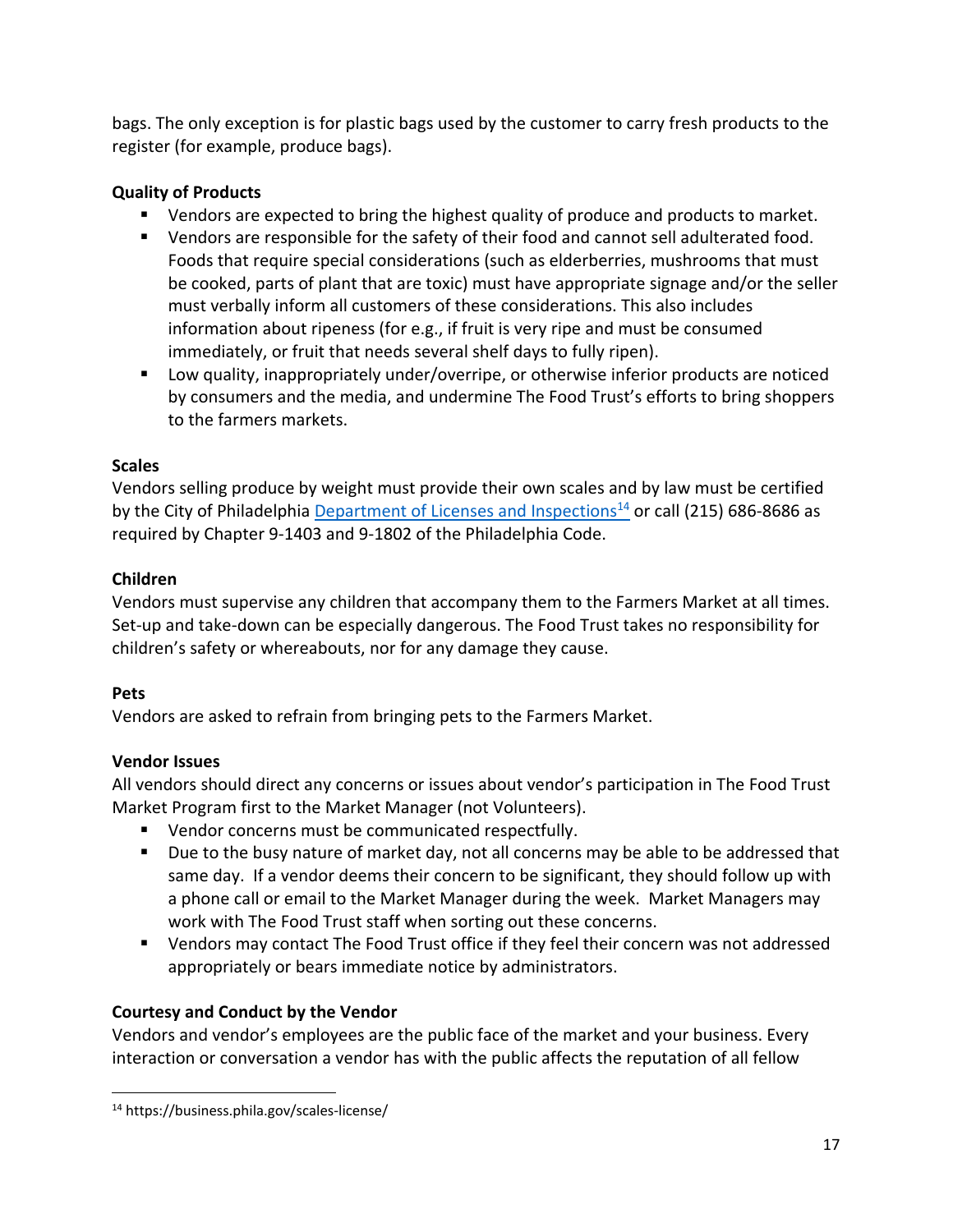vendors and all farmers markets – either enhancing or undermining. Positive attitudes are essential to attracting customers and creating thriving businesses and thriving markets. The markets are community events where many diverse people are gathered to shop and sell. Vendors and their representatives are expected to conduct themselves in a respectful, safe, courteous and harmonious manner with customers, The Food Trust market staff and with each other.

### **Anti-Harassment and Non-Retaliation**

Inappropriate vendor conduct or any harassment (including, but not limited to discriminatory harassment or sexual harassment) create an environment that is inconsistent with The Food Trust's commitment to appropriate conduct and its anti-harassment and non-discrimination policies ("Policies"). Any infraction is cause for penalties, up to and including immediate termination at the market.

Vendors are encouraged to adopt and enforce anti-harassment and non-retaliation policies and train their staff accordingly. A sample form of policy will be provided by The Food Trust at the mandatory vendor training.

The Food Trust staff is required to report incidents of suspected harassment. The Food Trust will promptly investigate all reports.

### **Customer Complaints**

Customer complaints regarding individual vendors will be discussed with the vendor, and vendors may be required to respond. If The Food Trust receives numerous complaints about a vendor, The Food Trust has the right to revoke that vendor's Farmers Market placement.

### **Refunds**

Customers who have a legitimate complaint about the product they purchase should be given a full monetary refund or replacement of equal value. Complaints that seem unfounded or excessive may need to be mediated by The Food Trust staff.

### **Substance Abuse**

No one under the influence of alcohol or any controlled or illegal substance may be on the market premises. Any violation may result in the termination of the Vendor's Farmers Market placement.

### **Hawking**

Calling attention to your products in a loud, repetitive, public manner is prohibited.

### **Vendor Dress**

Vendors are requested to wear appropriate attire and appear neat and tidy at the Markets. Vendors must wear shirts and shoes at all times.

### **Vendor Music**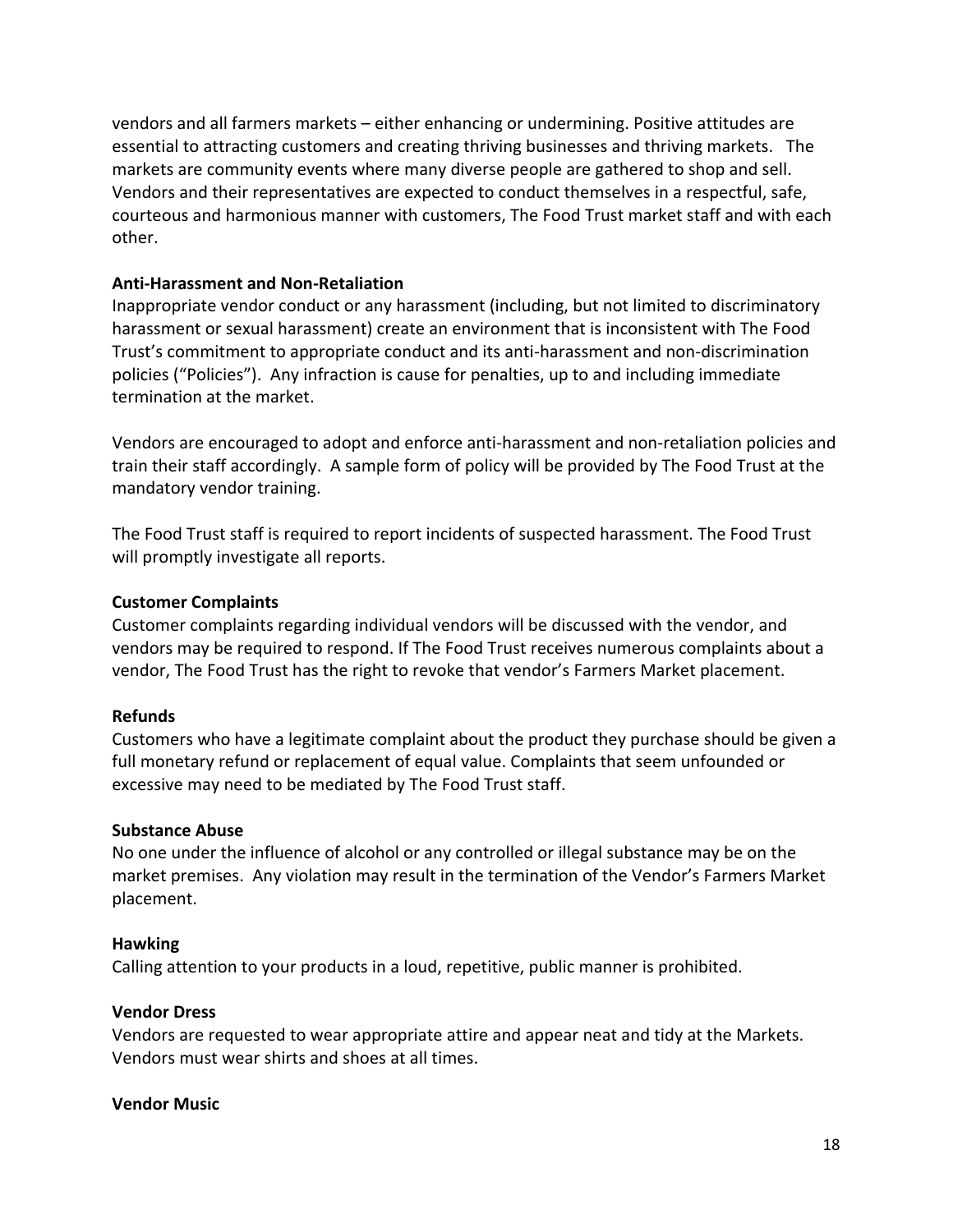Vendors may play music or radios in their stall space during set-up and take-down, but should be aware of volume and other vendors' ability to transact business without any audio interference. Market Managers may ask you to turn it down or off, either because of complaints, or for other considerations of appropriateness, courtesy and good functioning of the Market.

### **Smoking and vaping**

Smoking and vaping are not allowed anywhere on the market sites at any time. Please be 20 feet outside of the farmers market area if smoking, vaping, or using similar products.

### **COVID-19 Standard Operating Procedures**

Farmers markets are considered an essential food access point for Philadelphia residents and we are committed to ensuring they remain open and are a safe location for shoppers. The Food Trust will follow any and all safety measures in accordance with Philadelphia and Pennsylvania Health Department guidelines. COVID-19 rules and regulations are evolving, and vendors will be notified of any changes.

As cases of COVID-19 have significantly increased in our region due to the omicron variant, we wanted to reach out to our vendor community. **We ask for all vendors (regardless of vaccination status) to please wear a mask.**

If you test positive or have symptoms, you need to [quarantine](https://www.cdc.gov/media/releases/2021/s1227-isolation-quarantine-guidance.html) for at least 5 days and cannot attend farmers markets. **If you have any symptoms (even if the symptoms are mild), do not attend any farmers markets.** [Symptoms for](https://www.cdc.gov/coronavirus/2019-ncov/symptoms-testing/symptoms.html) COVID-19 could include:

- Fever or chills
- Cough
- Shortness of breath or difficulty breathing
- Fatigue
- Muscle or body aches
- Headache
- New loss of taste or smell
- Sore throat
- Congestion or runny nose
- Nausea or vomiting
- Diarrhea.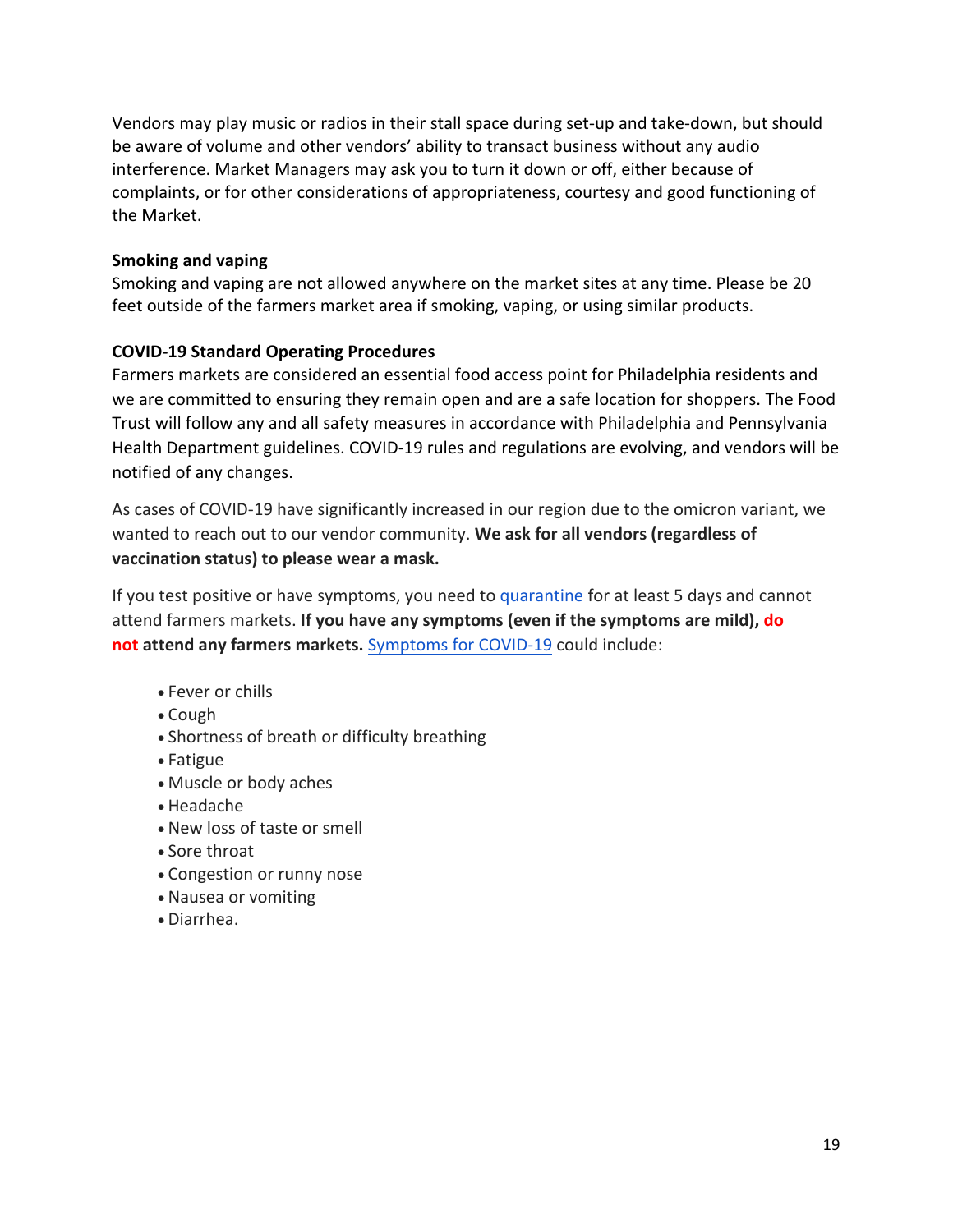# **Appendix I – Market Currencies**

# **Cash Sales**

Vendors are responsible for all cash sales and for making change.

### **SNAP/EBT**

Customers are allowed to purchase all food except ready-to-eat meals/foods, flowers and alcohol with SNAP benefits.

- All vendors are required to accept EBT (also referred to as Food Stamps or ACCESS).
- **The Food Trust maintains wireless POS terminals at markets that** accept SNAP/ACCESS cards and reimburses vendors on a monthly basis for transactions. Vendors are responsible for signing off on their EBT sales total at the end of each market. The Food Trust's Market Manager processes all EBT transactions at market.

### **Food Bucks**

All produce vendors must accept Food Bucks. Food Bucks can be redeemed only on fresh fruits or vegetables. Change cannot be given for Food Bucks.

- **Expired Food Bucks cannot be redeemed nor will they be** reimbursed.
- Vendors are responsible for writing their vendor number on Food Bucks redeemed at their stand, keeping track of their Food Bucks sales total, and signing off on their sales total at the end of each market.
- **F** Food Bucks may only be redeemed at The Food Trust markets and official redemption sites, unless prior authorization has been given. The Food Trust oversees the Food Bucks program and reimburses vendors on a monthly basis for redeemed Food Bucks.

# **Food Bucks RX**

 $\overline{\phantom{a}}$ 

Food Bucks RX are prescriptions written by medical partners in Philadelphia. Recipients must first redeem the prescription for Food Bucks at The Food Trust table and then may use the Food Bucks as described above.

# **FMNP (Farmers Market Nutrition Program) WIC and Senior Checks**

The Food Trust requires farmers to obtain authorization to accept PA FMNP vouchers. Once approved to take FMNP vouchers, the checks can be deposited directly into your bank account.

 In PA, contact the PA Department of Agriculture for an application - Sandy Hopple  $(shopple@pa.gov$  or 1-800-468-2433) or  $online<sup>15</sup>$ .</u>





<sup>15</sup>www.agriculture.pa.gov/Food/food\_assistance/Farmers%20Senior%20Farmers%20Market%20Nutrition%20Prog ram/Pages/default.aspx